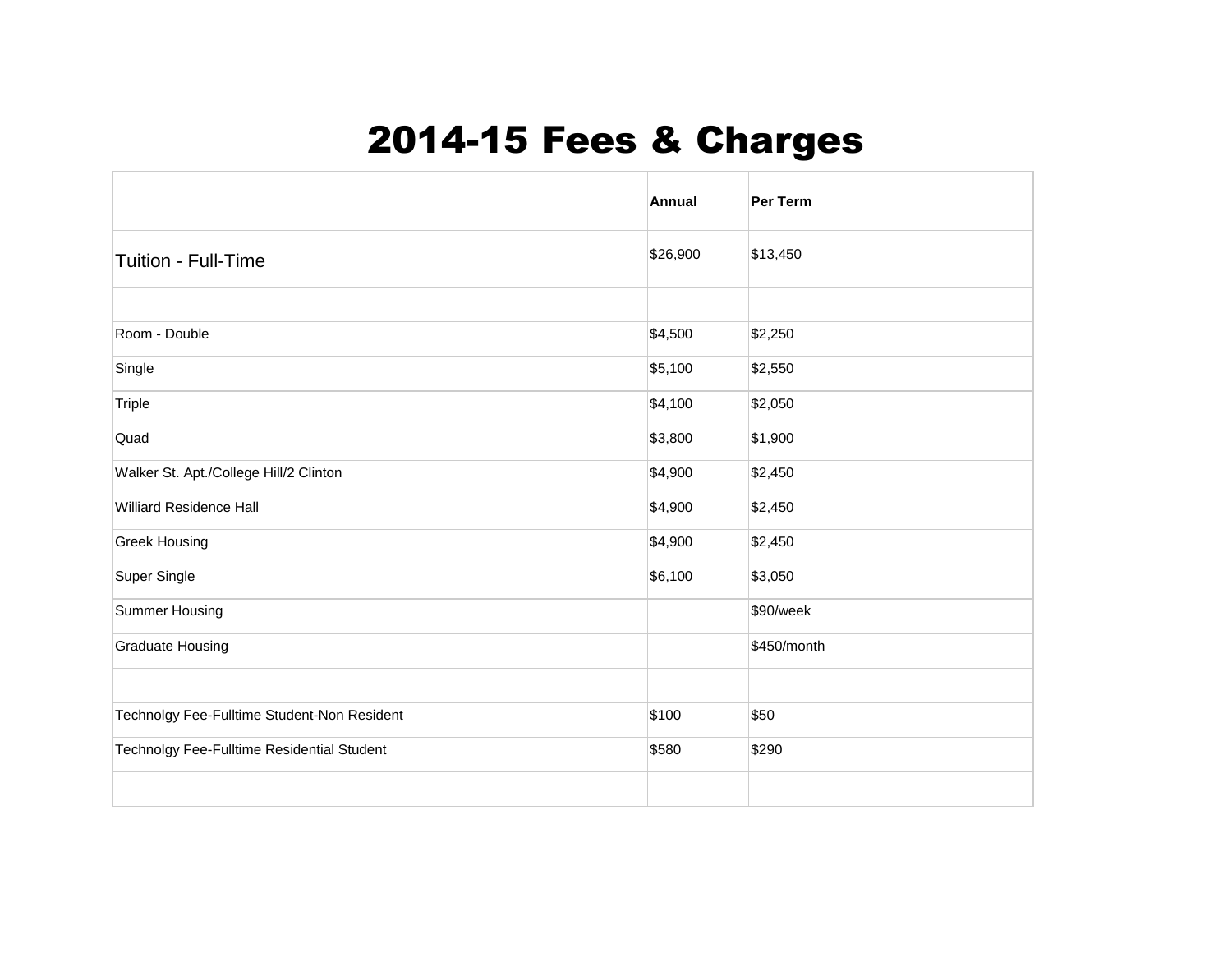| <b>Board - Full-Time</b>                | \$4,726 | \$2,363           |
|-----------------------------------------|---------|-------------------|
| <b>Unlimited Meal Plan</b>              |         |                   |
| 14 Meal Plan - \$200 Berg Bucks         |         |                   |
| 10 Meal Plan - \$250 Berg Bucks         |         |                   |
| <b>Tuition - Part-Time</b>              |         |                   |
| <11 hours Part time-Tiffin Campus       |         | \$695/credit hour |
| Extra Hours >18 hours                   |         | \$695/credit hour |
| Maumee Campus                           |         | \$500/credit hour |
| Graduate-COU & EDU                      |         | \$480/credit hour |
| Graduate-MBA-Fulltime (>9 credit hours) |         | \$9,555/semester  |
| Graduate-MBA-Parttime (<9 credit hours) |         | \$750/credit hour |
| <b>High School Student-Options</b>      |         | \$150/credit hour |
| <b>UThink Endorsement Program</b>       |         | \$358/credit hour |
|                                         |         |                   |
| <b>Tuition - American Junior Year</b>   |         |                   |
| <b>Full Year Tuition</b>                |         | \$24,900          |
| <b>Fall Tuition</b>                     |         | \$11,950          |
| <b>Fall Extended Tuition</b>            |         | \$12,450          |
| <b>Spring Tuition</b>                   |         | <b>TBD</b>        |
|                                         |         |                   |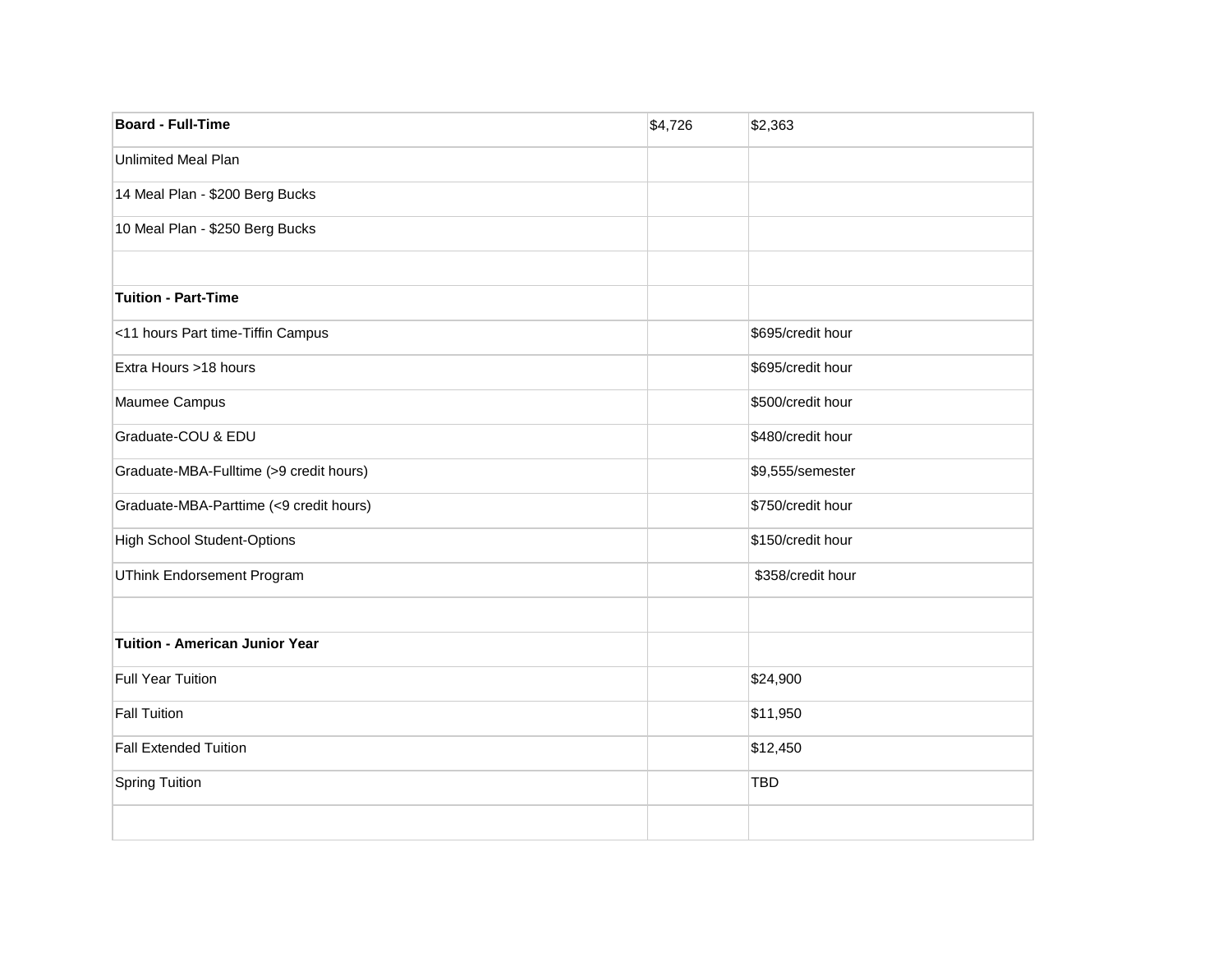| <b>Summer School for 2014</b>                |                   |
|----------------------------------------------|-------------------|
| Undergraduate-Tiffin Campus                  | \$475/credit hour |
| Maumee Campus                                | \$484/credit hour |
| Graduate-COU & EDU                           | \$464/credit hour |
| Graduate-MBA                                 | \$623/credit hour |
| Heidelberg @ Heidelberg                      | \$6,000           |
| <b>Other Fees</b>                            |                   |
| Audit Fee                                    | \$315             |
| Contract Fee                                 | \$45/year         |
| Credit by Exam-Graduate                      | \$100/course      |
| Credit by Exam-Undergrad                     | \$40/hour         |
| Credit by Exam-Undergrad-Test                | \$75              |
| <b>Enrollment Fee-Domestic Students</b>      | \$250             |
| <b>Enrollment Fee-International Students</b> | \$600             |
| <b>Graduation Fee</b>                        | \$105             |
| Insurance                                    | \$1,353           |
| International Insurance                      | \$118.06/month    |
| Late Graduation Application Fee              | \$25              |
| Late Registration Fee                        | \$100             |
| Lost Key                                     | \$100/key         |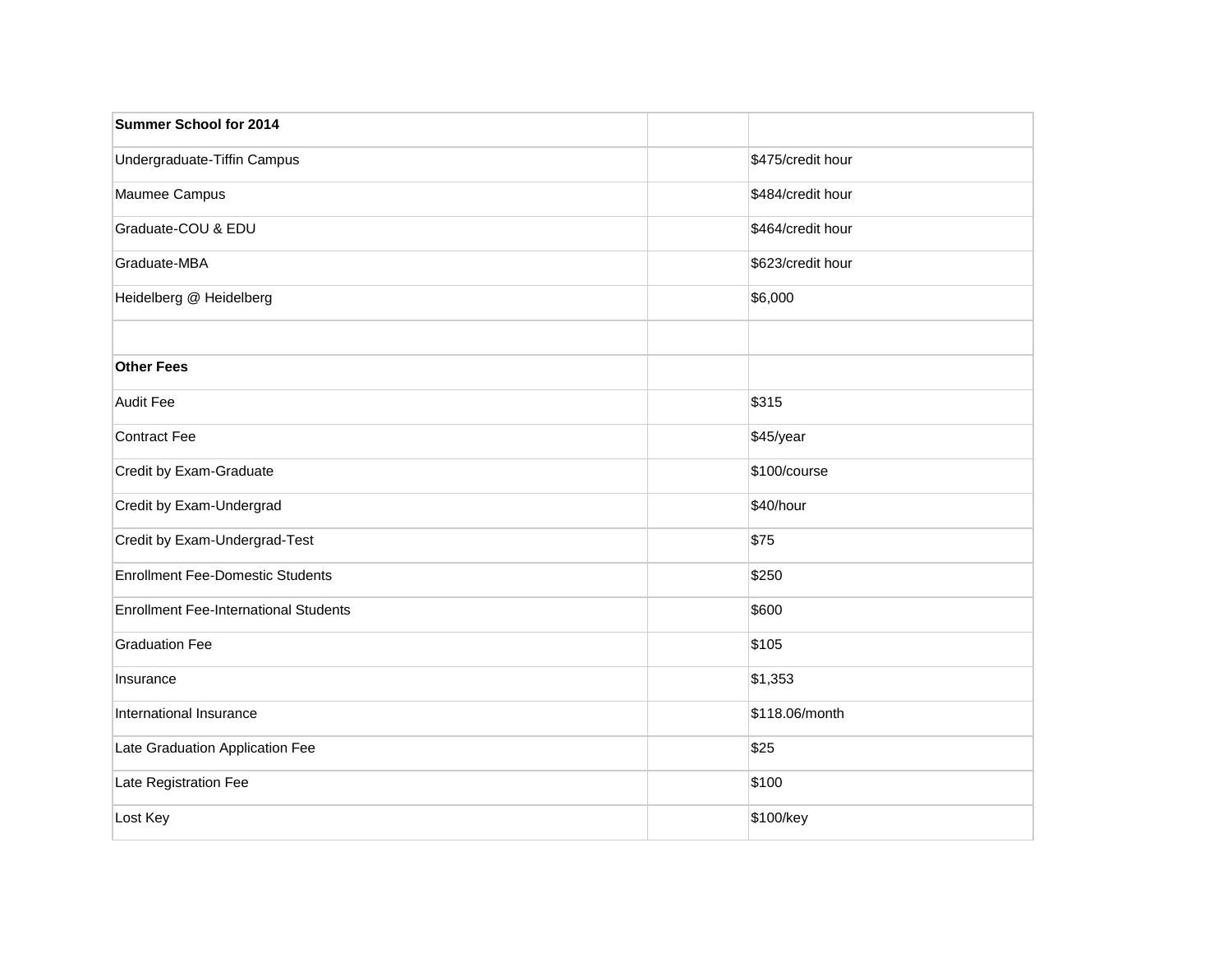| New ID                        | \$25                     |
|-------------------------------|--------------------------|
| Parking Fee-Commuter          | \$25/year                |
| Parking Fee-Resident          | \$50/year                |
| Parking Fee-Temporary         | \$1/day                  |
| <b>Parking Fines</b>          | \$25-\$50                |
| <b>Private Music Lessons</b>  | \$250/hour               |
| <b>Returned Check Fee</b>     | \$25/check               |
| Transcripts                   | \$5/transcript           |
|                               |                          |
| <b>Undergraduate Lab Fees</b> |                          |
| Anthropology                  |                          |
| <b>ANT 347</b>                | \$500/course (estimated) |
| <b>ANT 250</b>                | \$85/course              |
| <b>ANT 251</b>                | \$85/course              |
| Art                           |                          |
| <b>ART 102</b>                | \$30/course              |
| <b>ART 103</b>                | \$50/course              |
| <b>ART 131</b>                | \$30/course              |
| <b>ART 312</b>                | \$40/credit hour         |
| <b>ART 355</b>                |                          |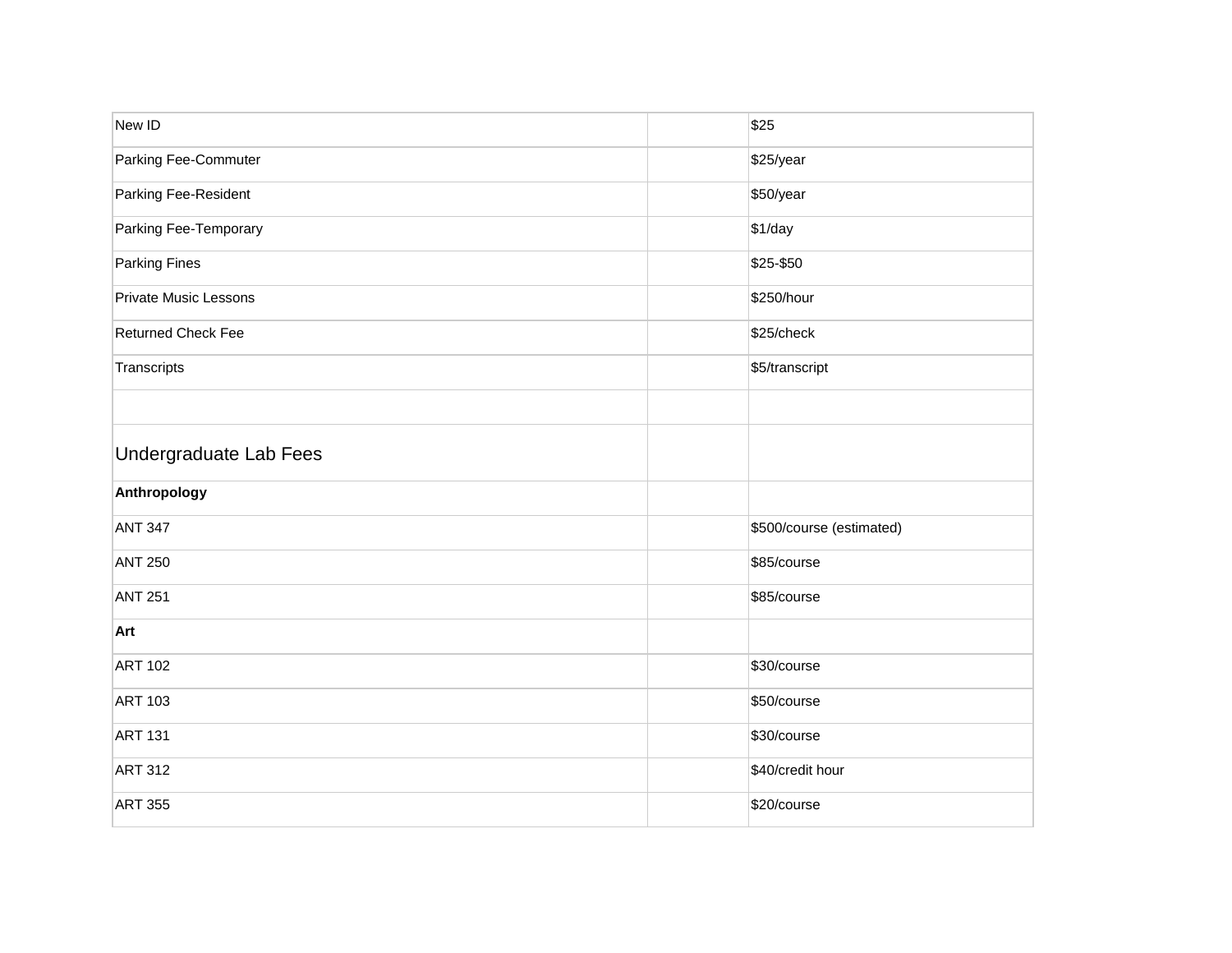| <b>ART 358</b>           | \$20/course |
|--------------------------|-------------|
| <b>Athletic Training</b> |             |
| <b>ATR 171</b>           | \$15/course |
| <b>ATR 180</b>           | \$35/course |
| <b>ATR 225</b>           | \$15/course |
| <b>ATR 252</b>           | \$27/course |
| <b>Biology</b>           |             |
| <b>BIO 110L</b>          | \$65/course |
| <b>BIO 123L</b>          | \$35/course |
| <b>BIO 115</b>           | \$15/course |
| <b>BIO 223</b>           | \$15/course |
| <b>BIO 365</b>           | \$50/course |
| Chemistry                |             |
| CHM 103                  | \$25/course |
| CHM 105                  | \$25/course |
| CHM 111                  | \$25/course |
| CHM 112                  | \$25/course |
| CHM 201                  | \$25/course |
| CHM 202                  | \$25/course |
| CHM 305                  | \$25/course |
| CHM 307                  | \$25/course |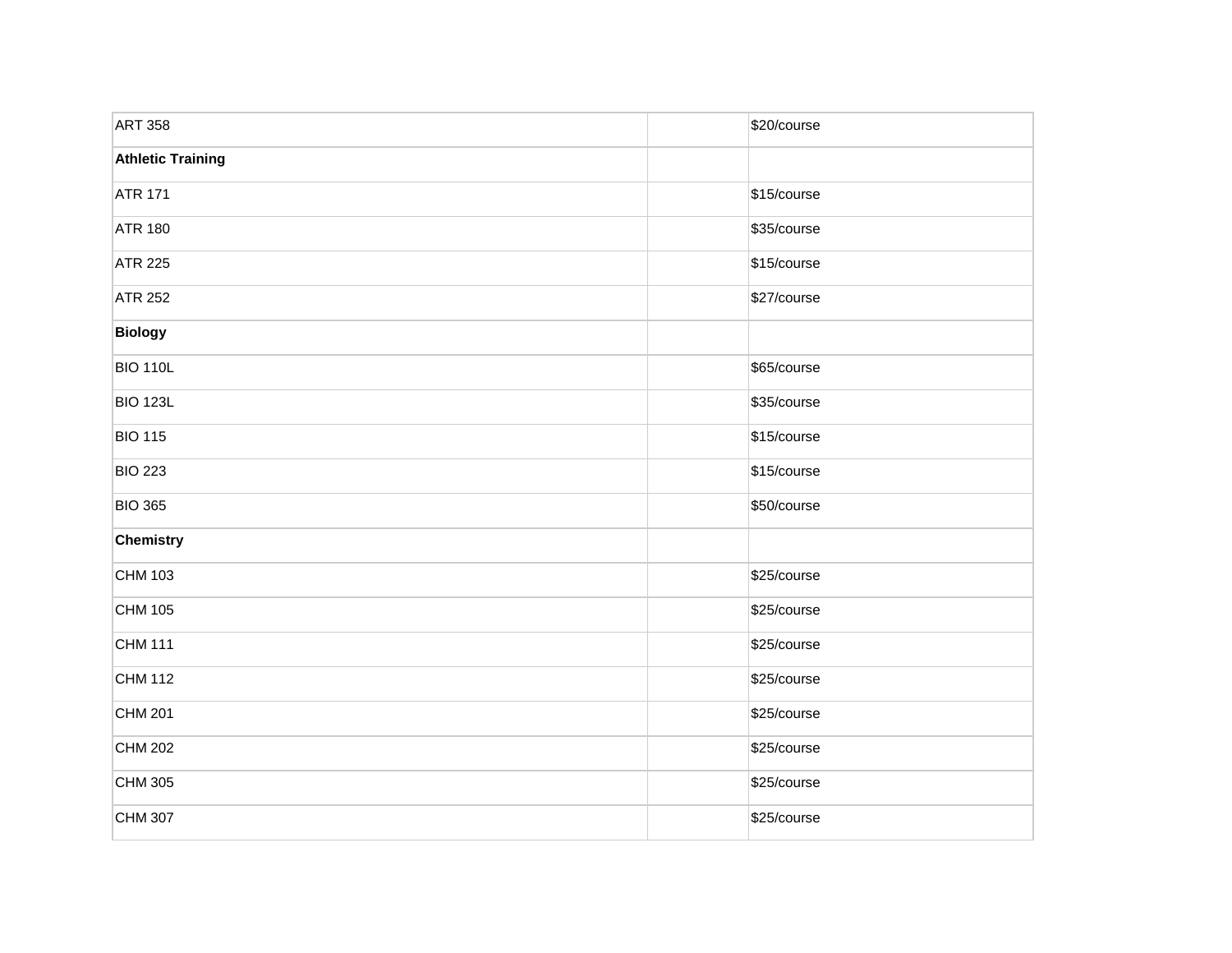| <b>CHM 308</b>   | \$25/course  |  |
|------------------|--------------|--|
| <b>CHM 404</b>   | \$25/course  |  |
| <b>CHM 405</b>   | \$25/course  |  |
| <b>CHM 409</b>   | \$25/course  |  |
| CHM 409 (Trip)   | \$600        |  |
| <b>CHM 410</b>   | \$25/course  |  |
| <b>CHM 412</b>   | \$25/course  |  |
| CHM 417          | \$25/course  |  |
| <b>CHM 475</b>   | \$25/course  |  |
| <b>CHM 476</b>   | \$25/course  |  |
| <b>Education</b> |              |  |
| <b>EDU 220</b>   | \$110/course |  |
| <b>EDU 225</b>   | \$45/course  |  |
| <b>EDU 227</b>   | \$30/course  |  |
| <b>EDU 228</b>   | \$30/course  |  |
| <b>EDU 229</b>   | \$30/course  |  |
| <b>EDU 230</b>   | \$50/course  |  |
| <b>EDU 322</b>   | \$75/course  |  |
| EDU 345; EDU 350 | \$100/course |  |
| <b>EDU 416</b>   | \$150/course |  |
| <b>EDU 426</b>   | \$300/course |  |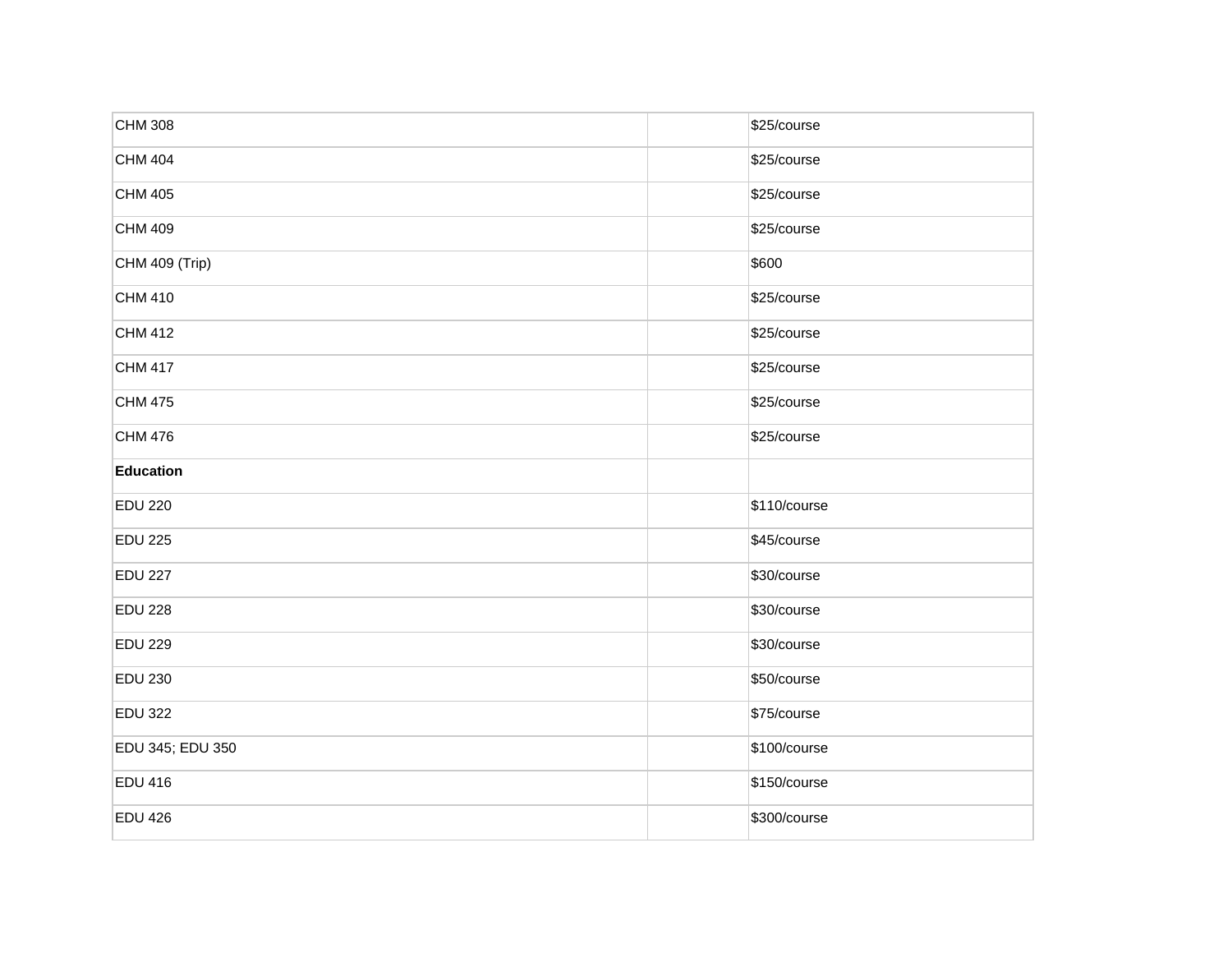| <b>EDU 427</b>                                 | \$300/course     |
|------------------------------------------------|------------------|
| <b>EDU 428</b>                                 | \$300/course     |
| <b>EDU 430</b>                                 | \$300/course     |
| <b>Health and Human Performance</b>            |                  |
| <b>HHP 100A</b>                                | \$17/course      |
| HHP 100J (Scuba)                               | \$290/course     |
| HHP 100K (Ballroom Dancing)                    | \$10/course      |
| HHP 100N (Karate)                              | \$10/course      |
| <b>HHP 318</b>                                 | \$30/credit hour |
| <b>HHP 322</b>                                 | \$30/credit hour |
| <b>HHP 343</b>                                 | \$50/credit hour |
| <b>Intervention Specialist Licensure (EIS)</b> |                  |
| <b>EIS 361</b>                                 | \$75/course      |
| Languages                                      |                  |
| <b>SPA 101</b>                                 | \$5/course       |
| <b>SPA 102</b>                                 | \$5/course       |
| GER/SPA 489                                    | \$200/course     |
| Math                                           |                  |
| MTH 115 Section 1                              | \$25/course      |
| <b>Music</b>                                   |                  |
| <b>MUS 373</b>                                 | \$75/course      |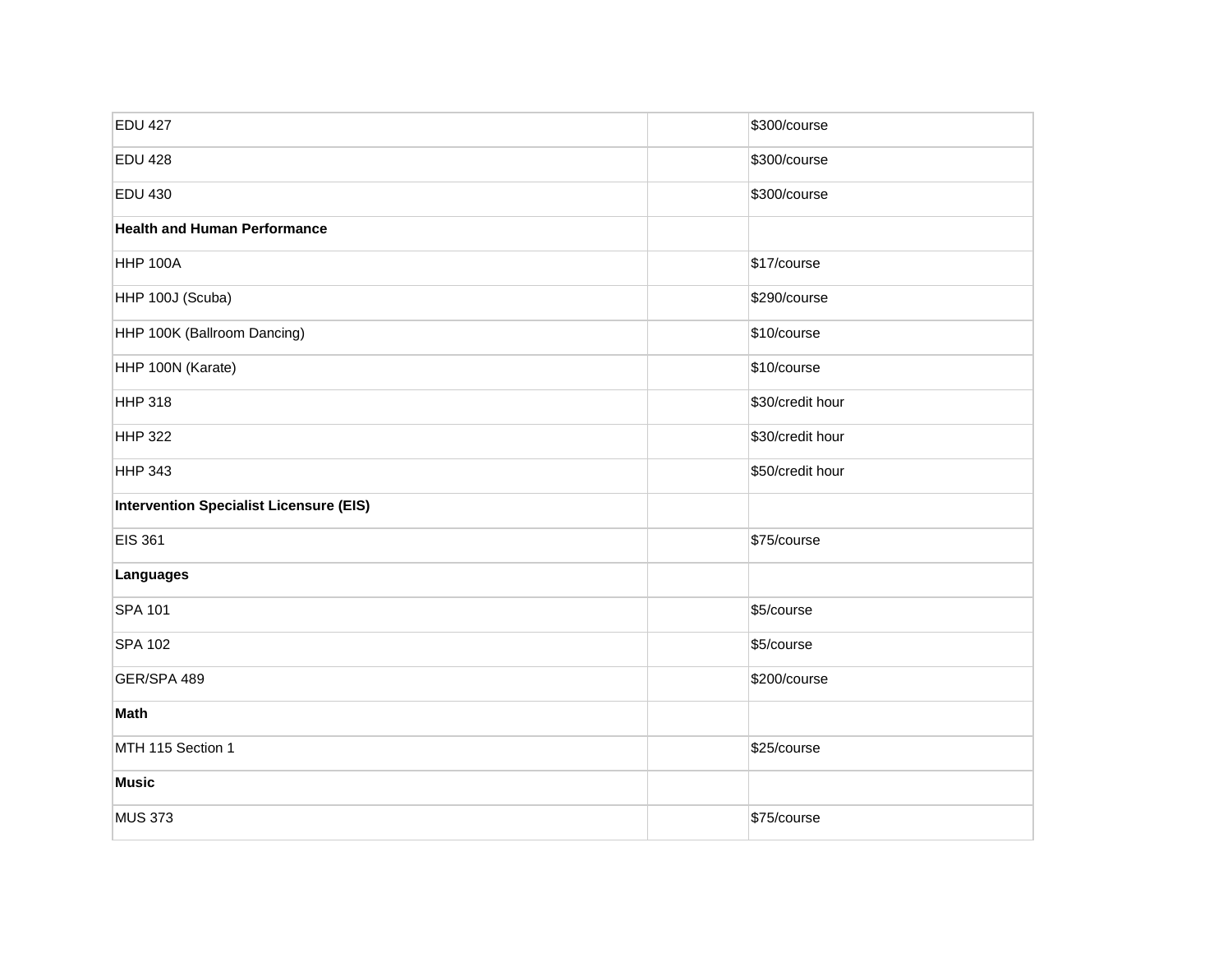| <b>MUS 374</b>            | \$75/course      |
|---------------------------|------------------|
| <b>Physics</b>            |                  |
| <b>PHY 101</b>            | \$25/course      |
| <b>PHY 104</b>            | \$25/course      |
| <b>PHY 172</b>            | \$45/course      |
|                           |                  |
| <b>Graduate Lab Fees:</b> |                  |
| <b>Counseling</b>         |                  |
| <b>COU 510</b>            | \$25/course      |
| <b>COU 518</b>            | \$25/course      |
| <b>COU 580</b>            | \$25/credit hour |
| <b>COU 581</b>            | \$25/credit hour |
| <b>COU 582</b>            | \$25/credit hour |
| <b>COU 594</b>            | \$25/credit hour |
| <b>COU 596</b>            | \$25/credit hour |
| <b>COU 620</b>            | \$25/course      |
| <b>Education</b>          |                  |
| <b>EDU 580A</b>           | \$25/course      |
| <b>EDU 580B</b>           | \$50/course      |
| <b>EDU 580C</b>           | \$50/course      |